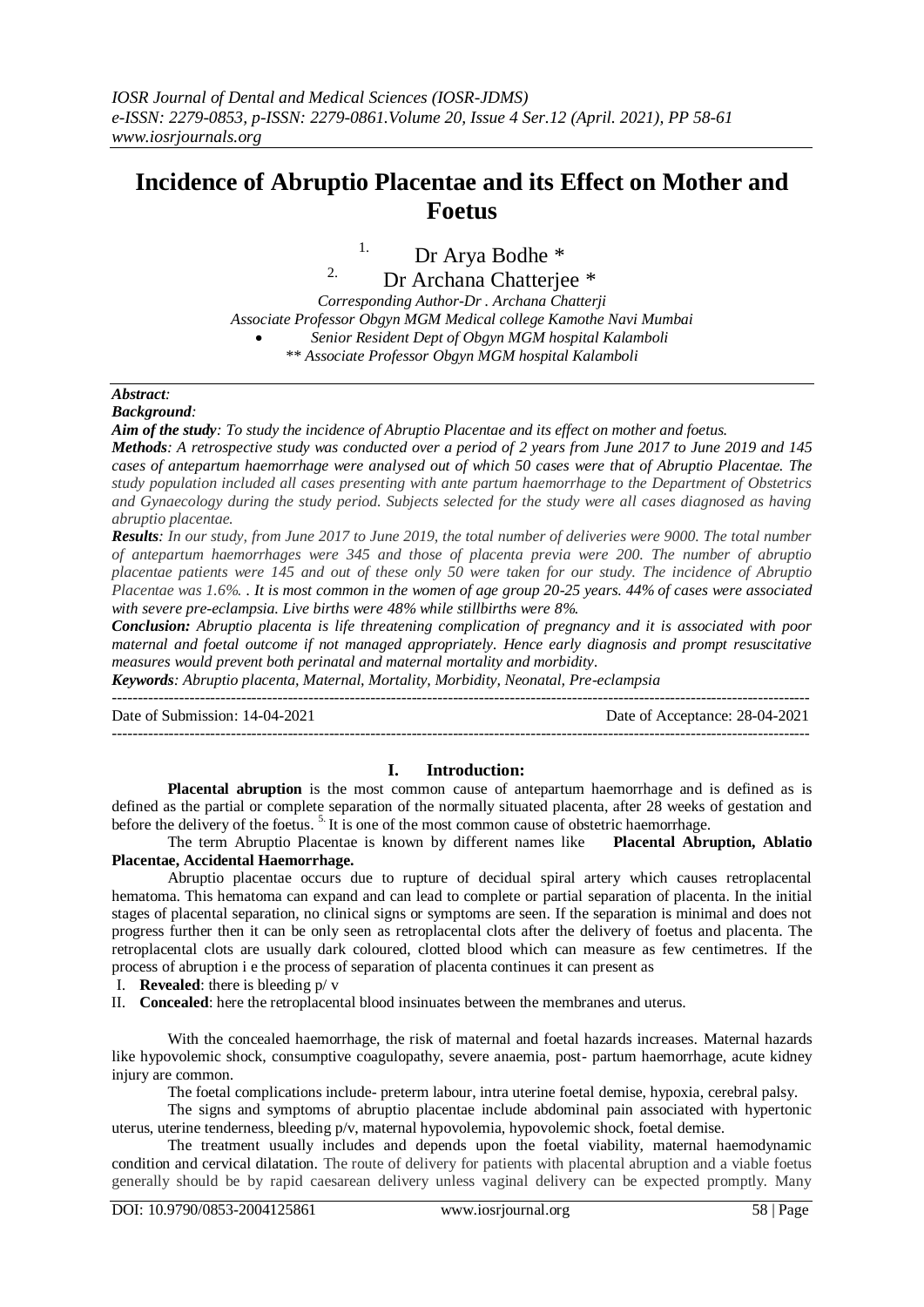patients with placental abruption already have contractions; therefore, caesarean delivery may not be necessary. Maternal and fetal survival depends on early diagnosis and intervention. The history begins with a review of the prenatal course, especially placental location on prior sonograms and if there is a history of placental abruption in previous pregnancies. History of smoking and potential trauma especially in the abdominal area is important. Assessment of the patient can provide very important clue for diagnosing onset of abruptio placenta. The physical examination includes palpation of the uterus for tenderness, consistency, and frequency and duration of uterine contractions. The vaginal area is inspected for the presence of bleeding. Digital examination of the cervix should be delayed until a sonogram is obtained for placental localization and to rule out a placenta previa. If bleeding is present, the quantity and characteristic of the blood, as well as the presence of clots is evaluated. However, the absence of vaginal bleeding does not eliminate the diagnosis of placental abruption.

#### **II. Methods:**

This is a retrospective study done in MGM Medical College and Hospital and Research centre, Kalamboli, India from June 2017 to June 2019. Total number of deliveries from June 2017 to June 2019 were 9000. The total number of Abruptio placentae cases were 100 but 50 cases were taken for this study.Details of patients like age, parity, maternal complications and high-risk factors were collected from the case sheets. All the study patients underwent complete obstetric examination and clinical workup like history, general physical examination, abdominal and pelvic examination was done. Around 95% patients were admitted in emergency, abruptio placentae was suspected depending upon clinical features like bleeding per vagina, abdominal tenderness and the diagnosis was confirmed by presence of retroplacental clots. After initial resuscitation, mode of delivery was decided depending upon maternal and foetal well bring. Relevant investigations were done. Maternal complications that were seen are Disseminated Intravascular Coagulation, Acute Renal Failure, Shock. Foetal outcomes in the form of still birth and perinatal mortality, prematurity and admissions to NICU were assessed.

#### **III. Results:**

Maximum number of cases of Abruptio Placentae. The incidence of Abruptio Placentae is higher in women less than 25 yrs (Table 1). Maximum no. of cases was seen in Multigravida as compared to primigravida's (Table 2). The maximum no. cases of Abruptio Placentae were seen in the gestational age of 31 to 35 weeks gestational age . (Table 3). Most of them were associated with high risk factors such as Anaemia (72%) severe pre- eclampsia (44%). (Table 4)

The complications that were associated with our study were such as post-partum haemorrhage, Acute Renal Failure. Hypovolemic shock, Couvelaire uterus. Among these 24% had Acute renal Failure, 18% had Hypovolemic Shock, and 10% had Post-Partum haemorrhage. (Table 5). Most common mode of delivery was caesarean section (52%). The foetal complications included Low birth weight and NICU Admission for prematurity (40%), still birth (44%).

| Table 1:       |                   |  |
|----------------|-------------------|--|
| AGE            | <b>PERCENTAGE</b> |  |
| 20-25YRS       | 46                |  |
| 25-30YRS       | 36                |  |
| 30yrs and more | 18                |  |

The percentage of abruptio placentae cases was higher in the age group of 20- 25 years (46%) and followed by 25-30 years (36%).

| Table 2:      |                   |  |
|---------------|-------------------|--|
| <b>PARITY</b> | <b>PERCENTAGE</b> |  |
| PRIMI         | 36                |  |
| MULTIPARA     | 62                |  |

Maximum numbers of cases were multiparas (62%). 36 % patients were Primigravida.

| Table 3:               |            |  |
|------------------------|------------|--|
| <b>Gestational Age</b> | Percentage |  |
| 25-30 weeks            | 12         |  |
| $31-35$ weeks          | 48         |  |
| More than 35 weeks     | 32         |  |

The incidence of Abruptio Placenta was higher in the gestational age of 31 to 35 weeks i.e 48 % and this was followed by gestational age of more than 35 years corresponding to 32% .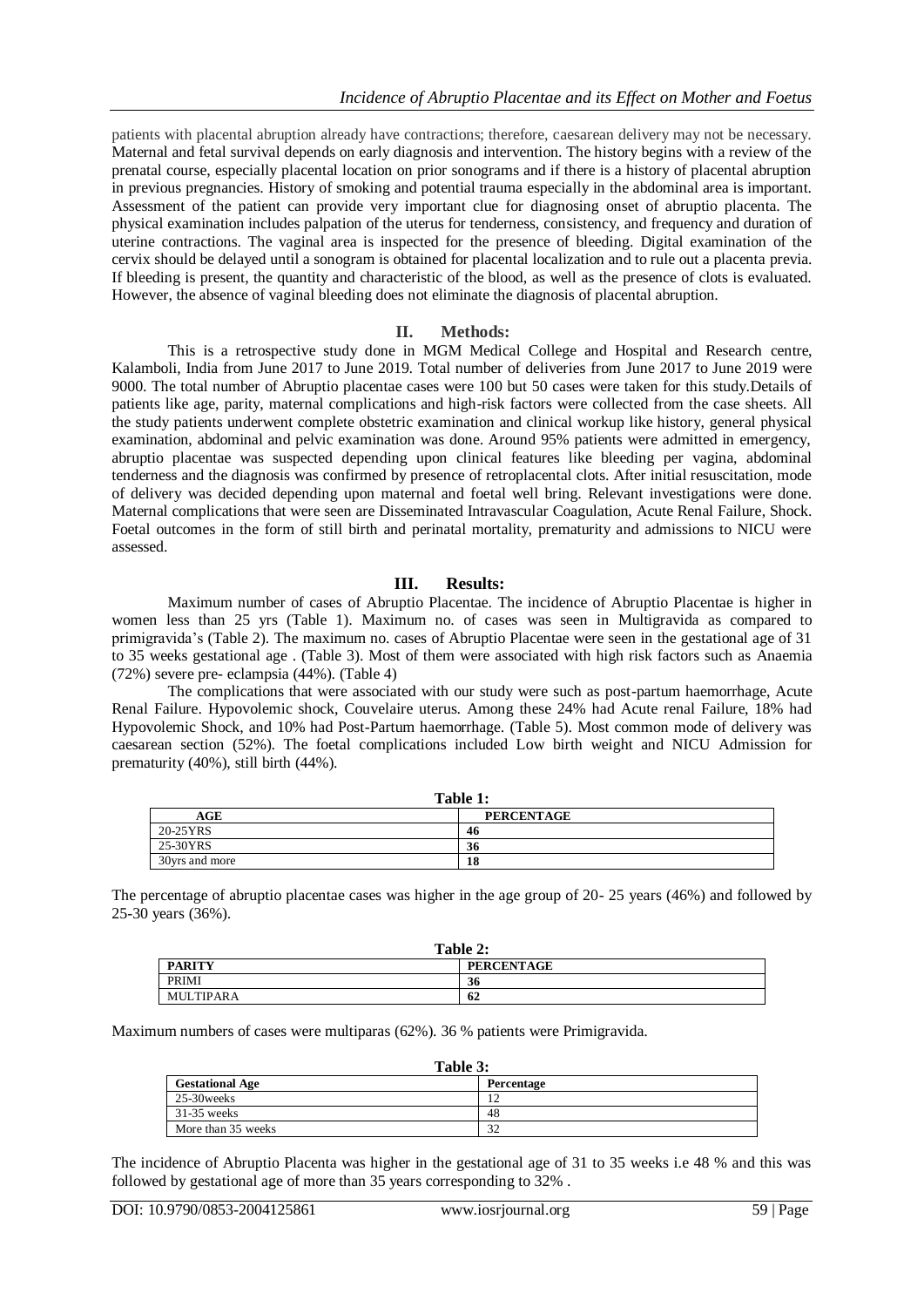| Table 4:                 |            |
|--------------------------|------------|
| <b>High Risk Factors</b> | Percentage |
| Anaemia                  | 72         |
| Pre-Eclampsia            | 44         |
| Polyhydramnios           | 20         |
| Oligohydramnios          | ר ו        |
| Trauma                   |            |

The commonest high-risk factor associated with Abruptio Placentae was Anaemia (72%) followed by Pre-Eclampsia (44%) .

| Table 5:                      |            |  |
|-------------------------------|------------|--|
| <b>Maternal complications</b> | Percentage |  |
| <b>Acute Renal Failure</b>    | 24         |  |
| Hypovolemic shock             | 18         |  |
| Post-partum haemorrhage       | 10         |  |
| Couvelaire uterus             |            |  |

The commonest maternal complication seen was Acute Renal Failure (24%) and shock (18%).

| Table 6:       |            |
|----------------|------------|
| Foetal outcome | Percentage |
| Live birth     | 56         |
| <b>IUD</b>     | 44         |

56% had live birth, 44% had IUD baby. Foetal complications included hypoxia, anaemia, growth restriction, prematurity.

#### **IV. Discussion**

Abruptio Placentae is defined as the partial or complete separation of the normally situated placenta, after 28 weeks of gestation and before the delivery of the foetus. The degree of placental abruption can have minor to major effects on the maternal and perinatal outcome.

**A**naemia was defined as Haemoglobin less that 11gm/dl. Severe anaemia was defined as haemoglobin less than 7gm/dl and these cases were excluded.

The i**ncidence** of **abruptio placentae** in our study comes to **1.6**% higher than the 0.5-1% incidence rate of AP reported in American, European, and east Asian populations. <sup>61-65</sup>

This was similar to study conducted by **Ananth C V** and Saftas and Oslon where the incidence was **0.6 – 1** % and 2.5-3.85 % . 59 , 55

The incidence of abruptio placentae was on the higher side as our study was conducted in a tertiary care hospital with lot of referred patients. The higher incidence of AP in our study may be because of the lower socioeconomic strata with concurrent poor nutritional status of the patients attending our tertiary referral public hospital and is consistent with similar studies reported from other developing countries.

Several preclinical and observational studies have associated micronutrients such as zinc and vitamins with pregnancy complications including placental abruption.<sup>67</sup>

In our study, the maximum number of cases of Abruptio Placentae were in the age group of 20 to 25 years which is similar to studies conducted by Ananth et al in which incidence is higher in patients with age less than 20years and Vrunda Coudhary in which cases of abruption are common in age group below 26 years.<sup>8</sup>

The incidence of abruptio placenta was higher in multiparous patients as compared to primigravida. The percentage of multigravida patients with abruptio placentae in our study was 64 % while primigravida was 36%.

The findings were in agreement with study conducted by ketaki Bhosal et al in which 67% were multipara and primipara accounted for 34%68. Laxmi and Purandare showed 78% incidence of abruption in multipara.<sup>69,70</sup> Ananth C V and wilwox in their study observed that the occurrence of abruptio placenta was higher in multigravida as compared to primigravida.<sup>60</sup>

In our study, most of the study population in abruptio placentae cases had gestational age of 31-35 weeks (52%) followed by 36-40weeks (30%), According to study conducted by M Tikkanen, the rate of abruptio placentae was 40-60% before 37 weeks of gestation.<sup>36</sup>

In our study, cases of abruption who had associated anaemia had highest percentage of 72% . Out of the various risk factors associated with abruption placentae, the ones that were found influential in this study